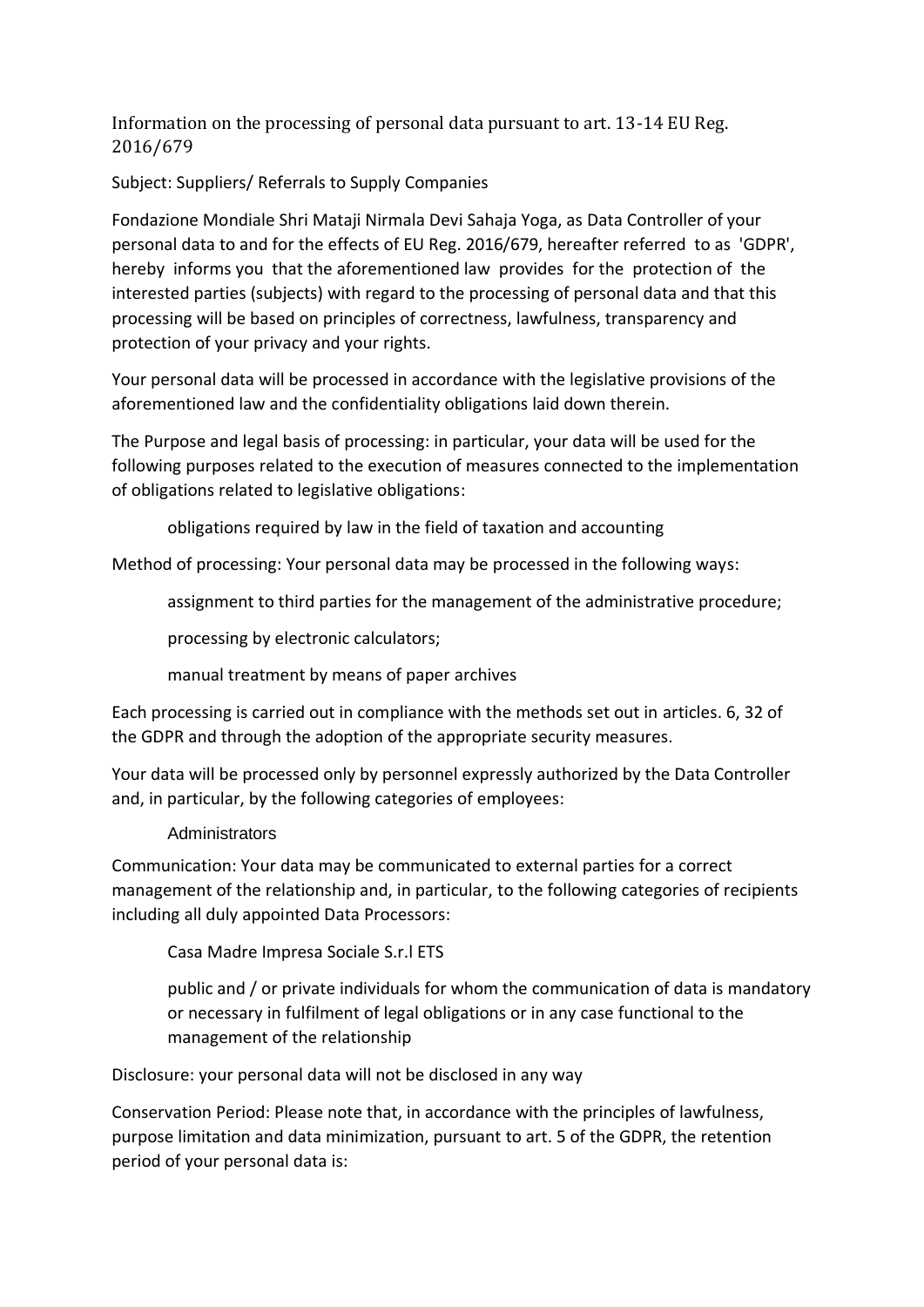established for a period of time not exceeding the achievement of the purposes for which they are collected and processed for the execution and completion of the contractual purposes and in compliance with the mandatory time limits prescribed by law.

Data Controller: the Data Controller, pursuant to the Law, is Fondazione Mondiale Shri Mataji Nirmala Devi Sahaja Yoga (via Martiri della Libertà, 11, 15060 Cabella Ligure (AL), email: amministrazione@sahajaworldfoundation.org, telephone: 0143 0919805; CF: 92027080065) in the person of its legal representative pro tempore.

You have the right to obtain from the Data Controller the cancellation (right to be forgotten), limitation, updating, correction, portability, opposition to the processing of personal data concerning you, as well as in general can exercise all the rights provided from the articles 15, 16, 17, 18, 19, 20, 21, 22 of the GDPR.

## Reg.to UE 2016/679: Artt. 15, 16, 17, 18, 19, 20, 21, 22 -Rights of the interested party (subject)

1. The subject has the right to obtain confirmation of the existence or not of personal data concerning him / her, even if not yet registered, with a communication in an understandable form and the possibility of making a complaint with the controlling authority.

2. The subject has the right to obtain the following information:

- a. the origin of personal data;
- b. the purposes and methods of processing;

c. the logic applied in case of processing carried out with the aid of electronic instruments;

d. the identifying details of the controller, of the processors and of the designated representative according to article 5, paragraph 2;

e. the individuals or categories of individuals to whom the personal data may be communicated or who can learn about them as designated representatives in the territory of the State or people in charge of handling such data.

## 3. The subject has the right to obtain:

a. updating, rectification or, when the subject so wishes, integration of data;

b. the cancellation, transformation into anonymous form or blocking of data processed unlawfully, including data whose retention is unnecessary for the purposes for which the data were collected or subsequently processed;